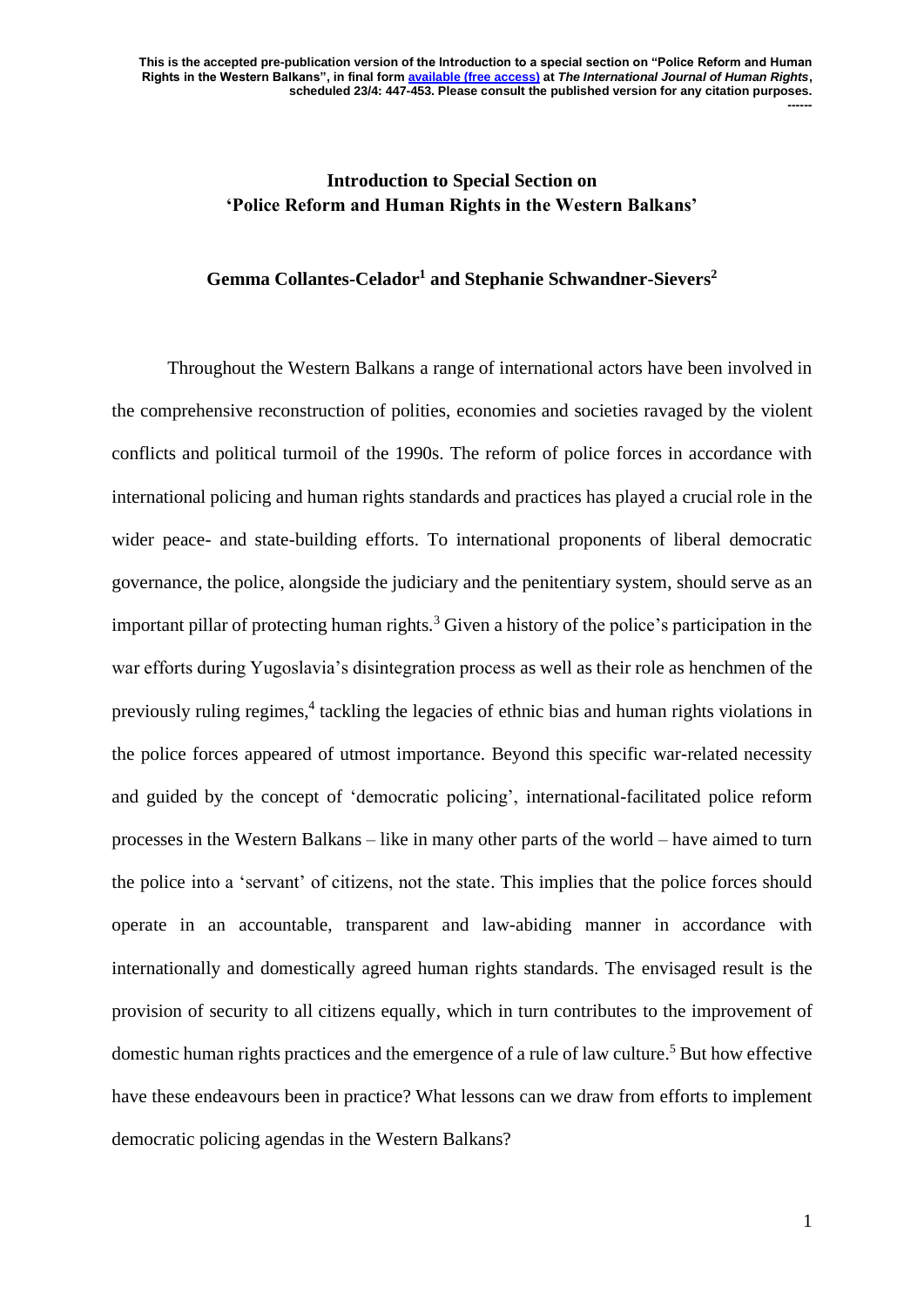The idea and original conceptualisation of this special section harks back to an interdisciplinary workshop on 'Police Reform and Human Rights in the Western Balkans', which we co-organised in 2012, together with Denisa Kostovicova of the London School of Economics and Political Science, at the Crucible Research Centre for Human Rights of the University of Roehampton, London. The workshop also benefited from the support of the South East Europe Working Group of the British International Studies Association. However, apart from ourselves (Gemma Collantes-Celador is a security studies expert at Cranfield University at the Defence Academy of the United Kingdom, and Stephanie Schwandner-Sievers a social anthropologist at Bournemouth University, both specialised on the region) and two of the contributing authors, Barry J. Ryan and Tobias Flessenkemper, the other contributors to this special section joined the project after the workshop. True to the original workshop's objectives, the aim has remained to investigate why and how the policing-human rights paradigm, as designed by the external interveners, often faced important challenges at grassroots levels during the implementation phase. Given the interdisciplinary diversity of the project as well as of the contributing academic experts and practitioners, we posed a set of initial questions to ensure cohesion in the ensuing discussions:

- a) Are 'universalist' and 'local' paradigms of policing and human rights valid categories when making sense of the complex reality on the ground? Is this a competing or a complementary relationship?
- b) Are externally introduced paradigms on policing locally subverted and resisted? If so, why, how and by whom? Are human rights in the context of police reform understood and implemented in the same manner by the various international and domestic stakeholders in the reform process?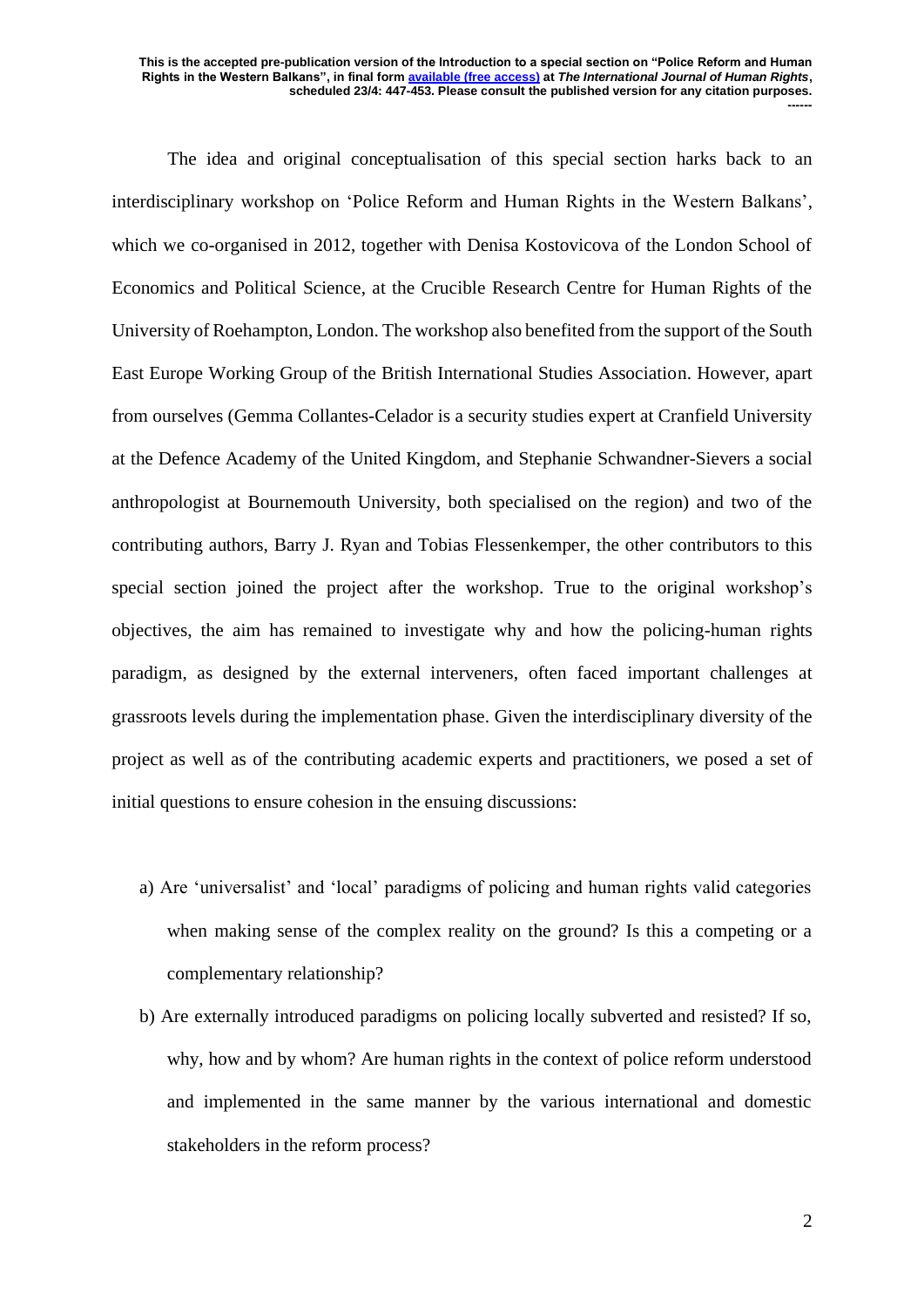c) Whose human rights are prioritized and/or marginalized? Who or what (actors, domestic politics, socio-cultural dynamics) determines this prioritization of human rights? How does such prioritization affect the implementation and outcomes of police reform?

In line with classic ethnographic approaches in the social sciences, particularly in social anthropology<sup>6</sup> and in area studies at large, and with new methodological and theoretical perspectives reflecting a shift from state-defined approaches to those of individuals and communities, evident particularly in Security Studies, 7 the contributors were thus asked to engage with the police reform – human rights nexus as experienced at grass-roots level. Already the 2012 workshop thus subscribed to the premise that the key to effective international intervention lies in a serious engagement with the perspectives of the intended beneficiaries of international interventions. In recent years, such approach, particularly in peace studies, has become prominently known as, and subsumed under, 'the local' or 'ethnographic turn'. 8

However, contributors were encouraged to go beyond simply mapping a disconnect between the external design of the reform processes and its transformation and adaptation to the local context. We outlined three lines of enquiry as the basis for engaging more meaningfully with the police reform – human rights relationship in the Western Balkans. We hope that these lines of enquiry might offer wider applicability when assessing human rights reforms in the police sector in post-conflict and transitional processes elsewhere: firstly, to problematise the all-encompassing notion of 'the local' within the specific contexts interrogated; secondly, to trace the ways in which 'universalist' approaches and paradigms, implemented through top-down reform policies, might have been subverted and resisted by domestic actors and thereby led to concrete, yet often different consequences from those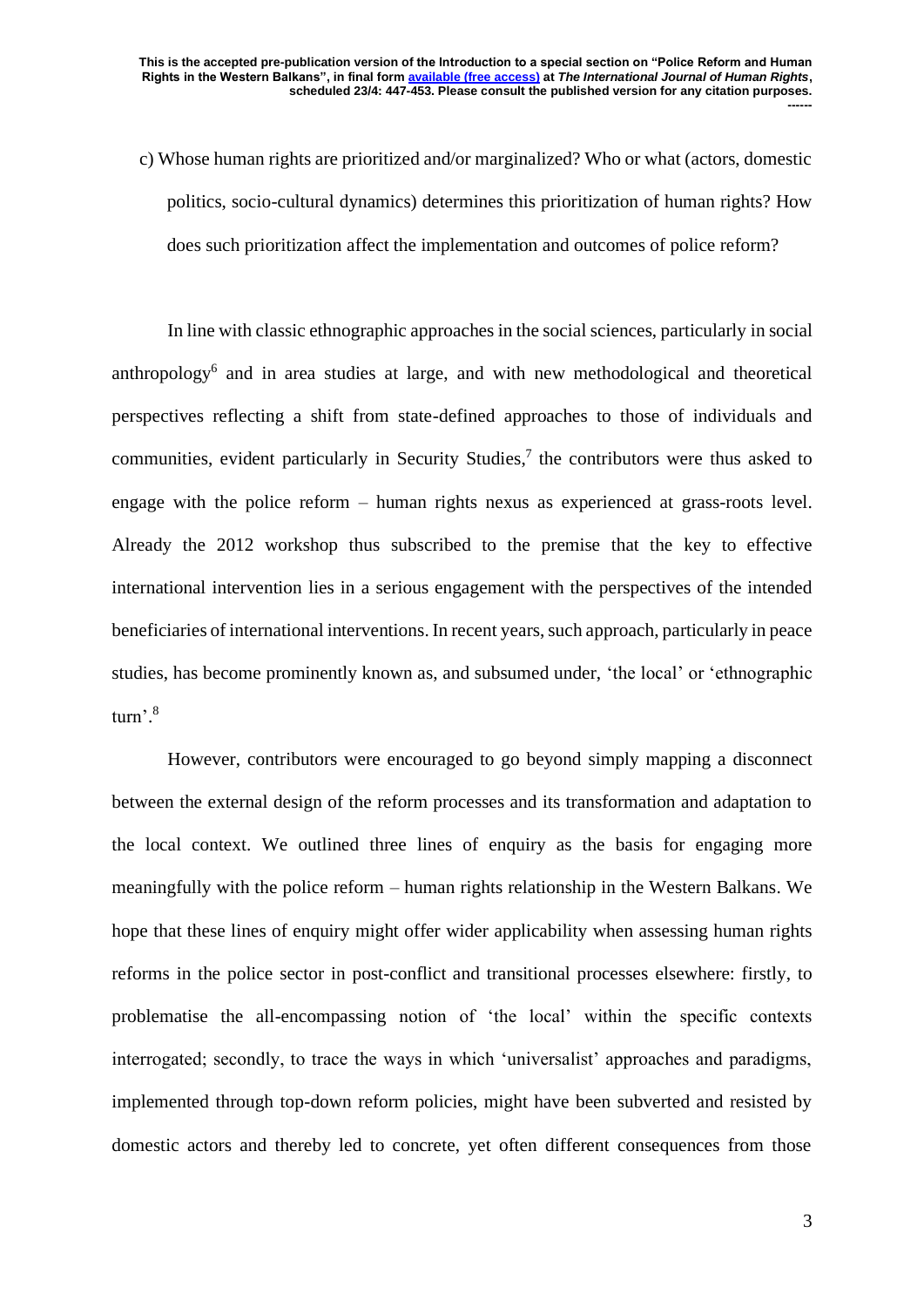intended; thirdly, to explore the ways in which local knowledge and experiences might have shaped grass-roots perceptions, expectations and agency in response to the externally-led reform process. The case of police reforms in the post-conflict and post-communist Western Balkan societies thus allows us to trace the actual social and political life of human rights beyond normative legal scripture and discourse alone. <sup>9</sup> This objective was originally inspired by R. A. Wilson's anthology of classic social anthropological studies into the 'tensions between global and local formulations of human rights' and 'the two intertwined processes of the legal venacularisation of human rights law, and the projection of local political discourses and practices into the global political language of rights'.<sup>10</sup> It also draws from human rights and conflict studies scholar Mark Goodale's suggestion that a better understanding of 'the chaos of human rights praxis' on the ground might be the only way forward to advance human rights for local people in legal recourse, practice and experience beyond an aspirational intervention discourse alone.<sup>11</sup> In the case of the Western Balkans such necessity might be of greater urgency against an intervention context which political contestants in the region and international critical analysts alike have often denounced as a neo-colonialist intervention regime. 12

The three countries analysed in this special section – post-communist Albania and the Yugoslav successor states of Serbia and Montenegro – all have in common that they currently enjoy formal candidate status in the European Union (EU) accession process. Several relatable results emerge through these different case studies, even though their treatment is distinct in terms of the issues the contributing authors have chosen to focus on, while critically assessing the human rights provision resulting from external interventions into specific processes of domestic police reform. Conversely, the quite different cases of Bosnia and Herzegovina, and Kosovo, both – as of yet – only with potential candidate status in the EU accession process,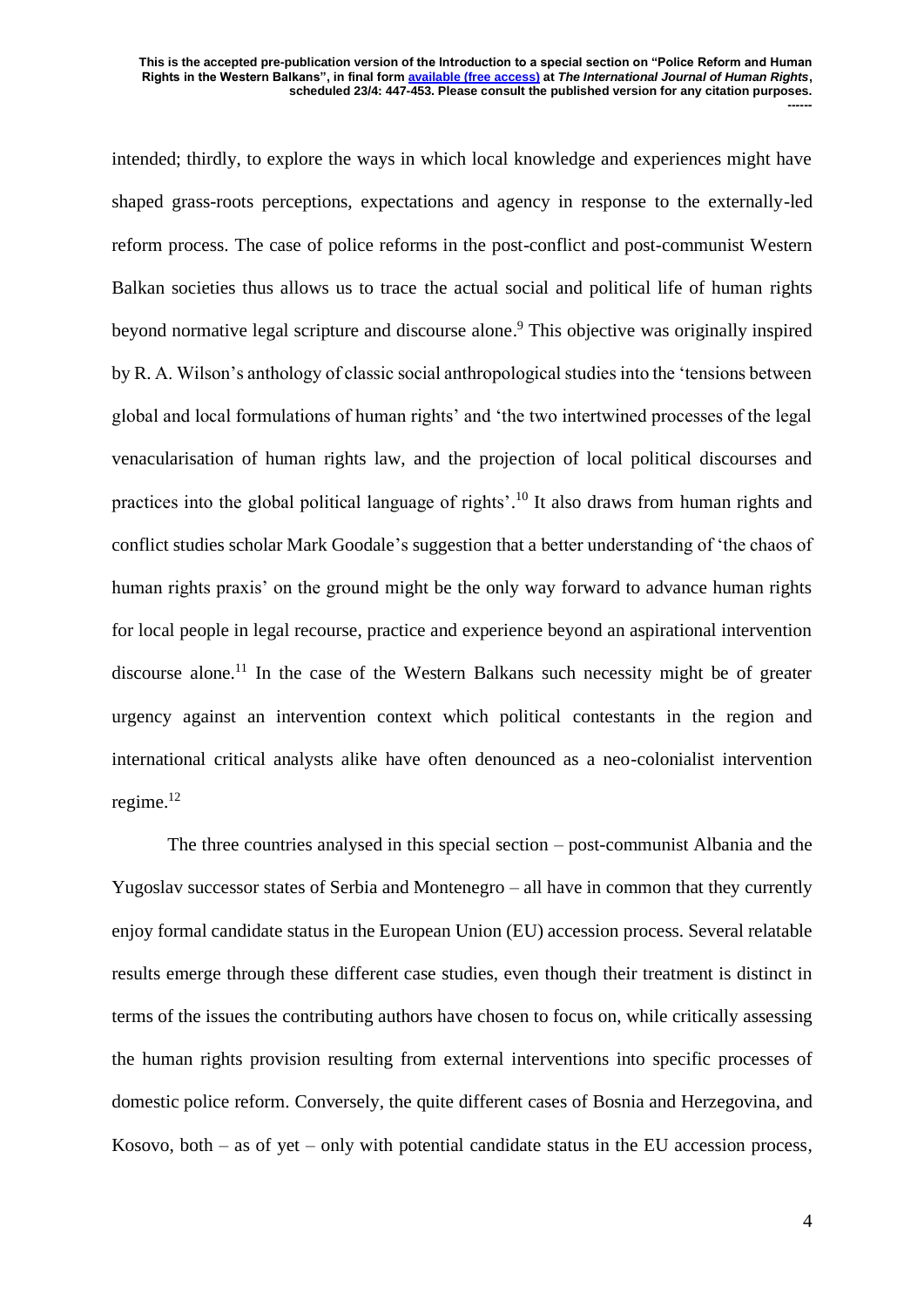and both with different patterns of involvement by external actors, are not discussed as separate case studies. Tobias Flessenkemper's introductory chapter, however, offers a wider regional overview, including a focus on these two special cases, which illustrates the complex and dynamic relationship between police reform and human rights from a regionally comparative perspective.

Drawing from his extensive professional experience working as political advisor for the European Union in the Western Balkans, Flessenkemper analyses EU reforms and their effects, on the ground, in the region, as an evolutionary process shaped by three overlapping and inconclusive approaches - *containment, intervention, integration*. These approaches were not driven by 'universalist' paradigms of human rights and/or policing but rather responded to the constant tension between the EU's desire to democratise the Western Balkans and the need to meet its member states' security needs (especially around the growing securitisation of migratory movements) via creating stability in the region. Flessenkemper's analysis can be situated within contemporary debates on the emergence of a 'stabilitocracy' in the Western Balkans. This concept refers to the backsliding or stagnation of democratic governance with active or passive toleration by external actors, namely the EU, in exchange for the false promise of stability.<sup>13</sup> Flessenkemper both substantiates and expands the 'stabilitocracy' debate by historically tracing the inherent tension between democracy and stability aims in EU policy for the Western Balkans from the 1990s to 2014 through the prism of the externally introduced and demanded police reform process. Flessenkemper concludes that, exactly through this evolutionary process, debates about the relationship between democratic policing and human rights have entered the domestic public and political spheres in the region; and institutional and organisational frameworks of the police have changed, indeed. However, most remarkably, he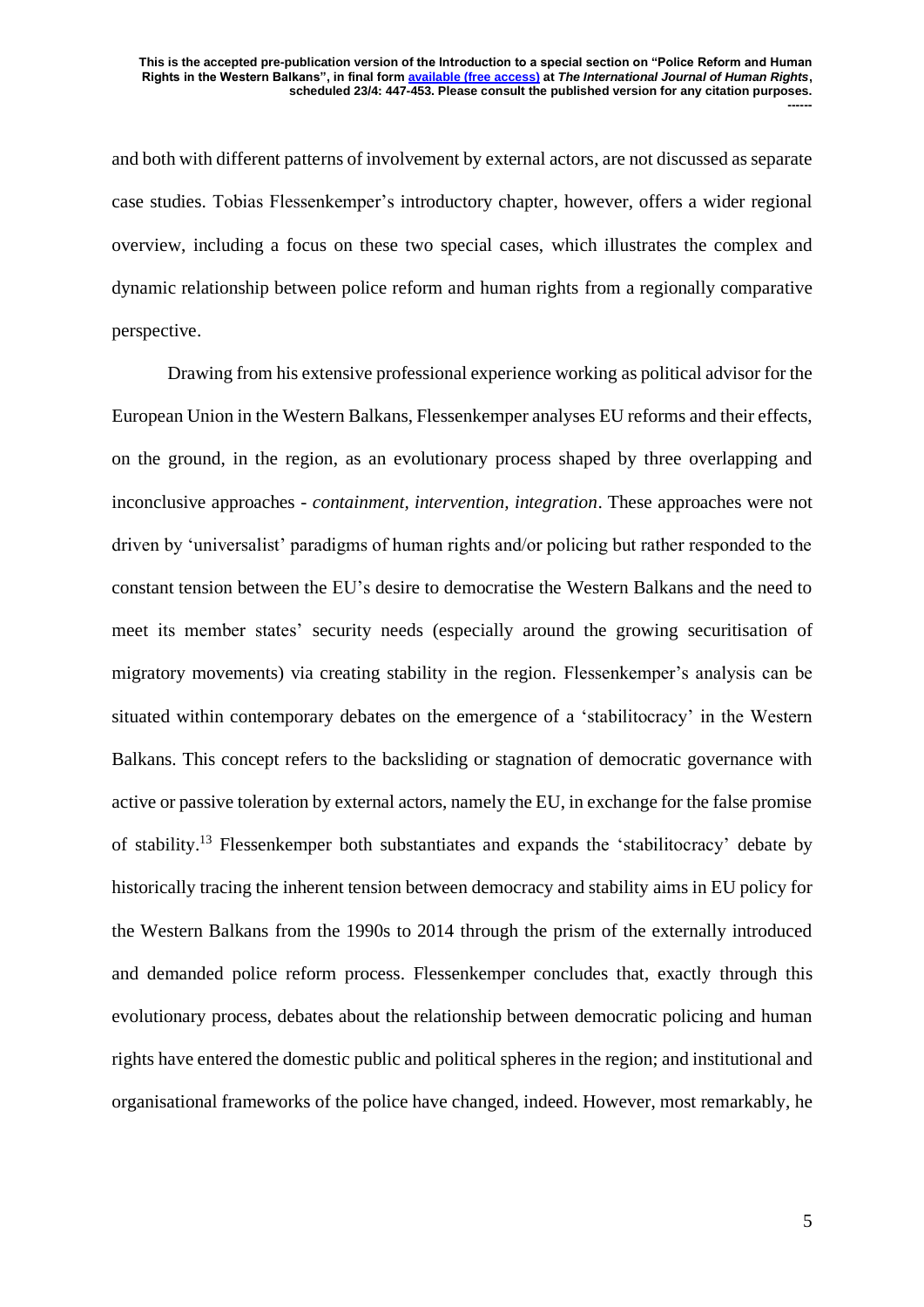also documents that a corresponding transformation in the attitudes of police officials or in the political culture of governing elites in charge of the law enforcement sector has not taken place.

These conclusions resonate with the more specific findings of the three case studies. Albeit from different angles, all three describe the politicisation of law enforcement and related reform processes with clear repercussions in changing institutional cultural practices and mindsets, including around human rights. This politicisation, de facto, has compromised existing, civic potentials and capacities, among both individual police officers and the wider populace, for improving human-rights based policing at local levels. For example, Barry J. Ryan's Foucauldian analysis of Montenegro, observing encounters of the Montenegrin police with various marginalised communities, including the Roma, reveals the inherent difficulties in changing the mindset of police officials amidst a securitisation and marketisation-driven national regime of liberal governance as shaped by international intervention. On the one hand, Ryan concludes that the liberal reforms introduced in Montenegro have made the police more disciplined and more competent, particularly in information gathering and sharing with international security partners. On the other, doubts remain on how much those reforms have enabled a broader and more solid legitimacy basis of the police beyond its traditional support base. However, the latter is a crucial component in any democratic policing agenda that prioritises, among other things, the protection of human rights and fundamental freedoms of all individuals and communities in society. His contribution, overall, describes how Montenegrin authorities used the post-Yugoslav new discourse of human rights and fundamental freedoms not to emancipate, but rather to enhance their political and economic control over the population. Comparably, yet with a specific focus on social activism towards gender equality in Serbia, security studies expert Filip Ejdus and psychologist and activist Mina Božović's article speak to the limits of human rights reforms within wider Europeanisation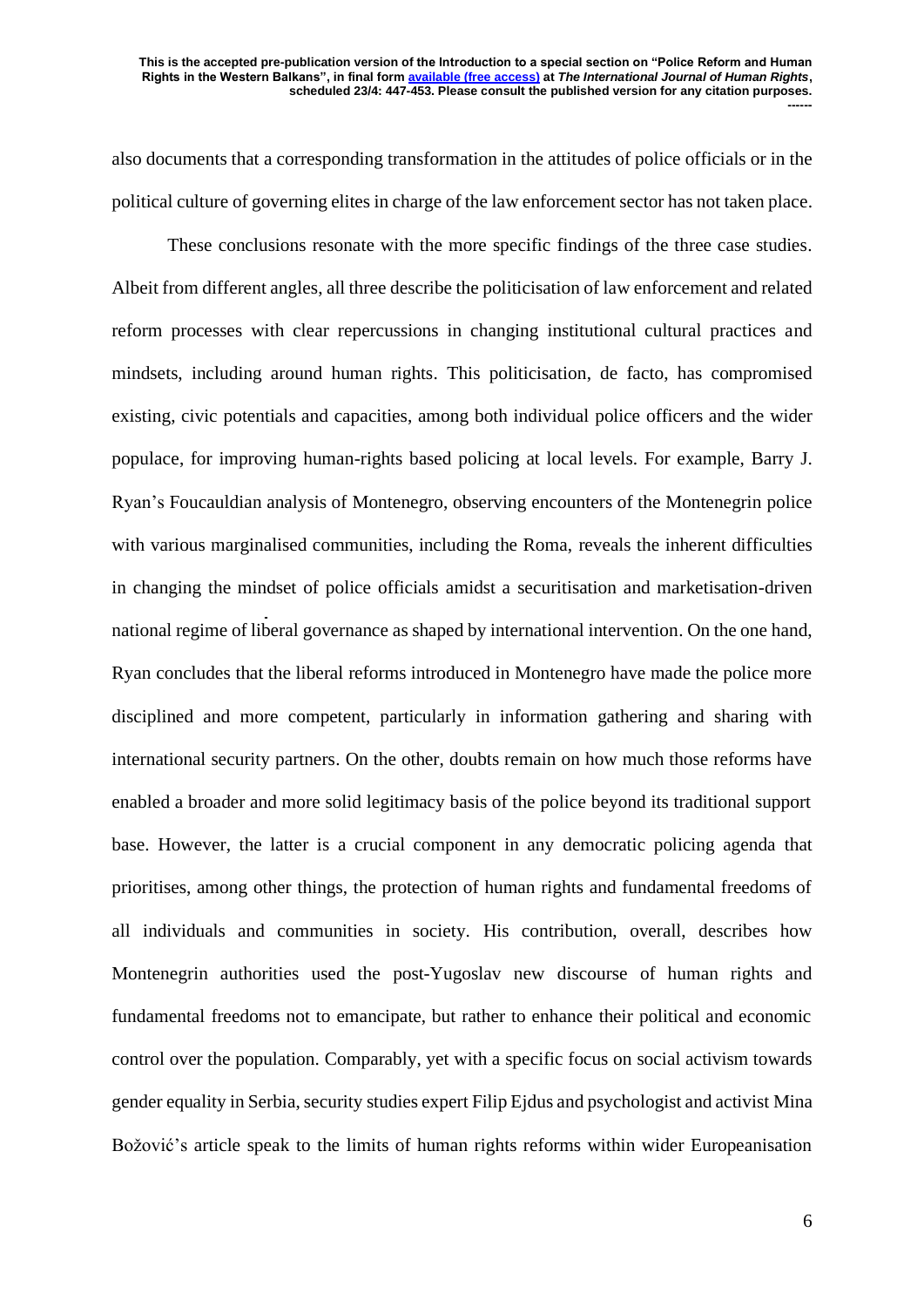discourses that many local stakeholders perceive as externally introduced with little local history. These authors explore the obstacles – at times politically endorsed but more generally emboldened by a hesitating government position and strong societal opposition – which effectively prevented Pride Parades for taking place peacefully in Serbia up until 2014. Against a background of domestic laws guaranteeing the freedom of public assembly and EU pressure, Ejdus and Božović describe three distinct sets of indirect methods used by the police to contest and resist the holding of Pride Parades: *hypersecuritisation*, *technical obstruction* and *responsibility transfer*.

As already indicated above, Flessenkemper's study of the EU as a primary driving actor of the reform process regarding policing and human rights issues in the Western Balkans situates the specific case studies of Serbia, Montenegro and Albania in a historical continuum of external interventions underpinned by the securitisation/democratisation tension. While the three subsequent case study contributions do not necessarily follow an anthropological path of engaging with culturally potentially different understandings of how human rights might be conceptualised, they do reveal both some intended and much unintended impact of the EU's democratisation versus stability contest on the human rights culture on the ground. It is thus the EU's 'stabilitocratic' ambivalence in conjunction with specific domestic political agendas and strategies that have shaped the police reform processes in question. Ejdus and Božović's analysis of the Serbian government's and its police forces' inability to protect the freedom of public assembly for Serbia's lesbian, gay, bisexual, trans, intersex, queer (LGBTIQ) community in the period between 2001 and 2013, is a case in point. As these experts demonstrate, discrimination against the LGBTIQ community was mentioned for the first time in the 2008 EU Progress Report due to the prioritisation for years of issue pertaining to the International Criminal Tribunal for the former Yugoslavia (ICTY) and to the Kosovo situation.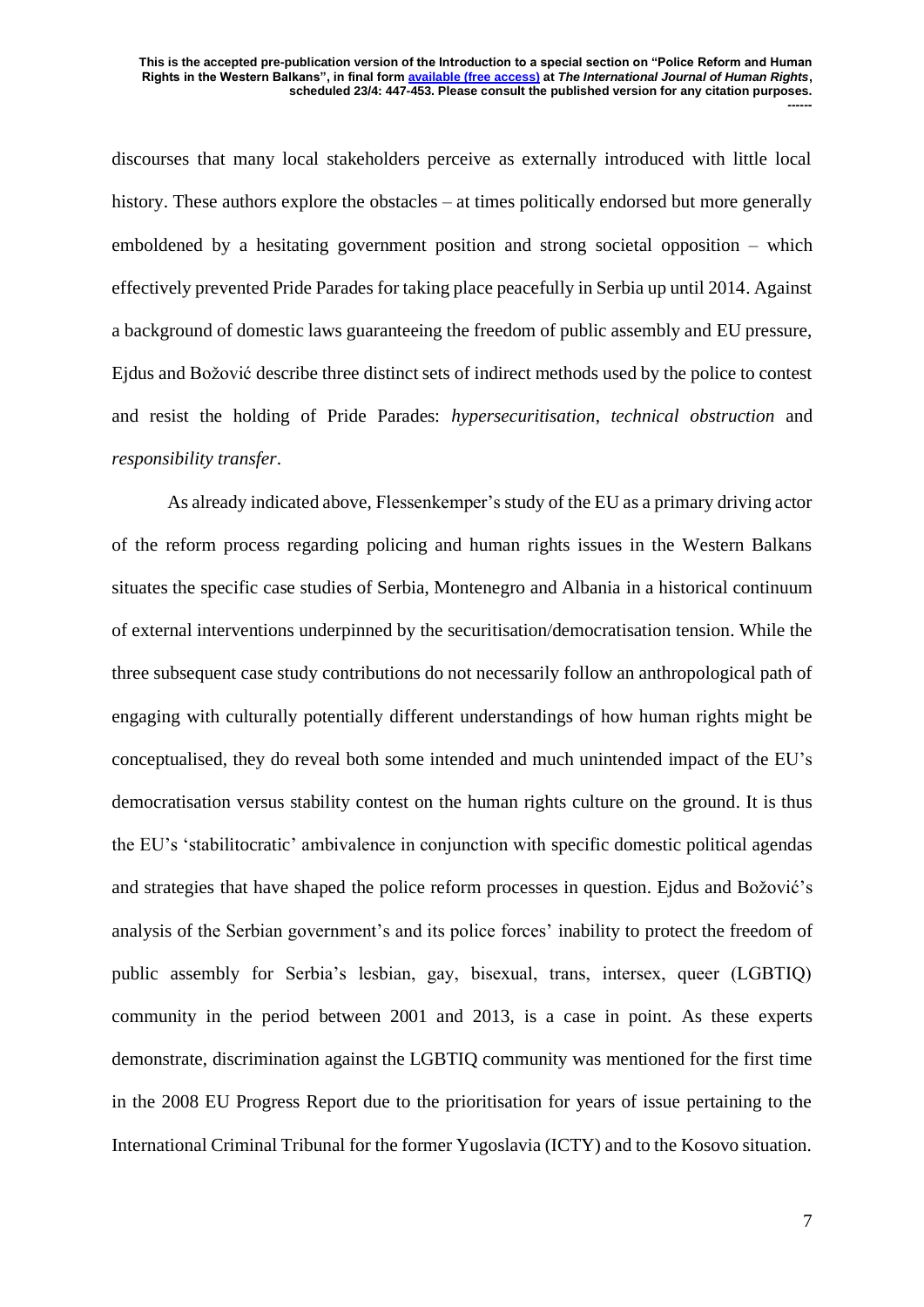Each of the three subsequent EU reports analysed by Ejdus and Božović engages more deeply with this issue and is increasingly more critical of the Serbian police and political authorities. Their findings for the case of Serbia tally with Flessenkemper's argument on the EU oscillating between 'negative' and 'positive' human rights obligation demands of the police as reflecting the highlighted tensions between its democratisation and stabilisation aims.

Criminologist Arianit Koci and sociologist Tonin Gjuraj most directly address the possible dissonances that can arise when externally introduced concepts from different social, political and cultural backgrounds are locally implemented. They describe the introduction of 'community policing' as a means of crime reduction in post-communist Albania against very specific constellations on the distribution of political power, centrally and locally, that differ from standard EU (and US) assumptions. As with the other contributions, their specific approach to the discrepancies described here also focussed on what they identify as cultural misunderstandings, that have opened up the space for local interpretations and political manipulations that have effectively undermined the human rights improvements in policing intended by the international interveners.

In summary, the case studies of Serbia, Montenegro and Albania included in this special section respond to the three lines of inquiry identified earlier - i.e. the notion of 'the local'; patterns of subversion and resistance by domestic actors; and the role of local knowledge and experiences in informing grass-root perceptions, expectations and agency - in very distinct and different, yet evocative and comparable ways. All three contributions disaggregate the notion of 'the local' by emphasizing the positionality – often in opposition to each other - of various domestic stakeholders, ranging from governments, individual police officers and trade unions to religious leaders, NGOs, journalists, small businesses and the wider population, to name a few. In doing so they reveal considerable, and always contextually specific, civic potentials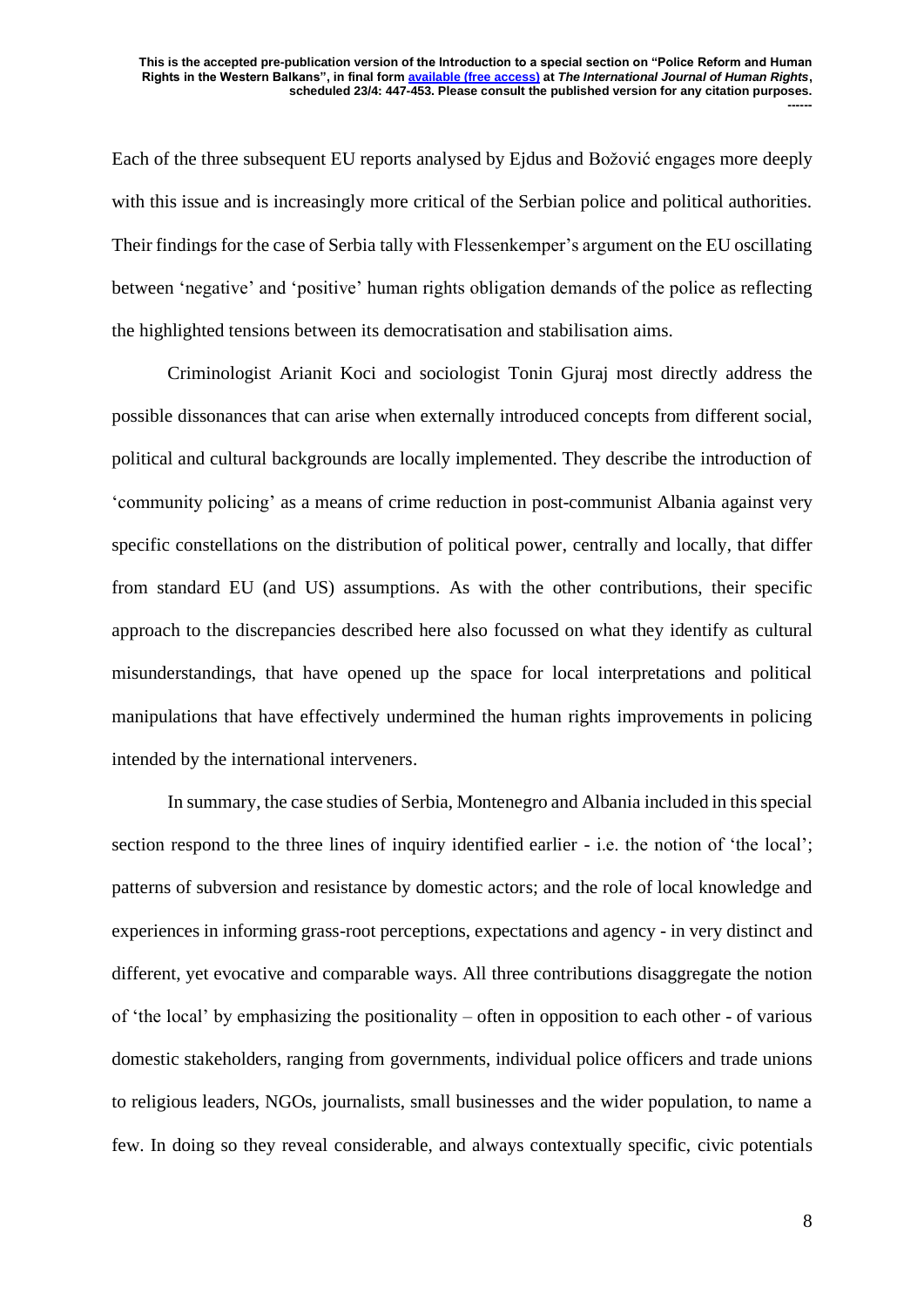and legacies. Most notably, each of the contributions describes – within this broader notion of 'the local' – spaces for resistance, subversion, adaptation created by contradictory domestic and international political interests, exploitations and prioritisations.

The synopsis provided here of the four articles that form part of this special section cannot do sufficient justice to the wealth of empirical material contained in each of them. However, we do hope it provides a useful indication of the value which the following articles, some of these completed already a couple of years ago, still hold for the ongoing study of two pertinent issues. Firstly, by contributing to a better understanding of the unintended impact at grassroots level of security and securitisation dynamics as shaped by the ongoing EU-Western Balkans relationship and negotiations over accession (now evident in the Berlin Process and the impact of Brexit in the region). Secondly, by contributing a South East European (Western Balkan) set of case studies to the ongoing search for best approaches to the protection of human rights and fundamental freedoms in police reforms in post-conflict and transitional societies.

## **Acknowledgements**

The guest editors are grateful to all the contributing authors for their patience and understanding in the rather lengthy germination process of this Special Section; to Denisa Kostovicova for her initial collaboration in this project; and to Tobias Flessenkemper for helpful suggestions on an earlier version of this Introduction to the Special Section.

 $<sup>1</sup>$  Centre for International Security and Resilience, Cranfield University at the Defence Academy of the United</sup> Kingdom, Shrivenham, UK. Corresponding author. Email: G.Collantes-Celador@cranfield.ac.uk

<sup>2</sup> Department of Social Sciences and Social Work, Bournemouth University, Bournemouth, UK.